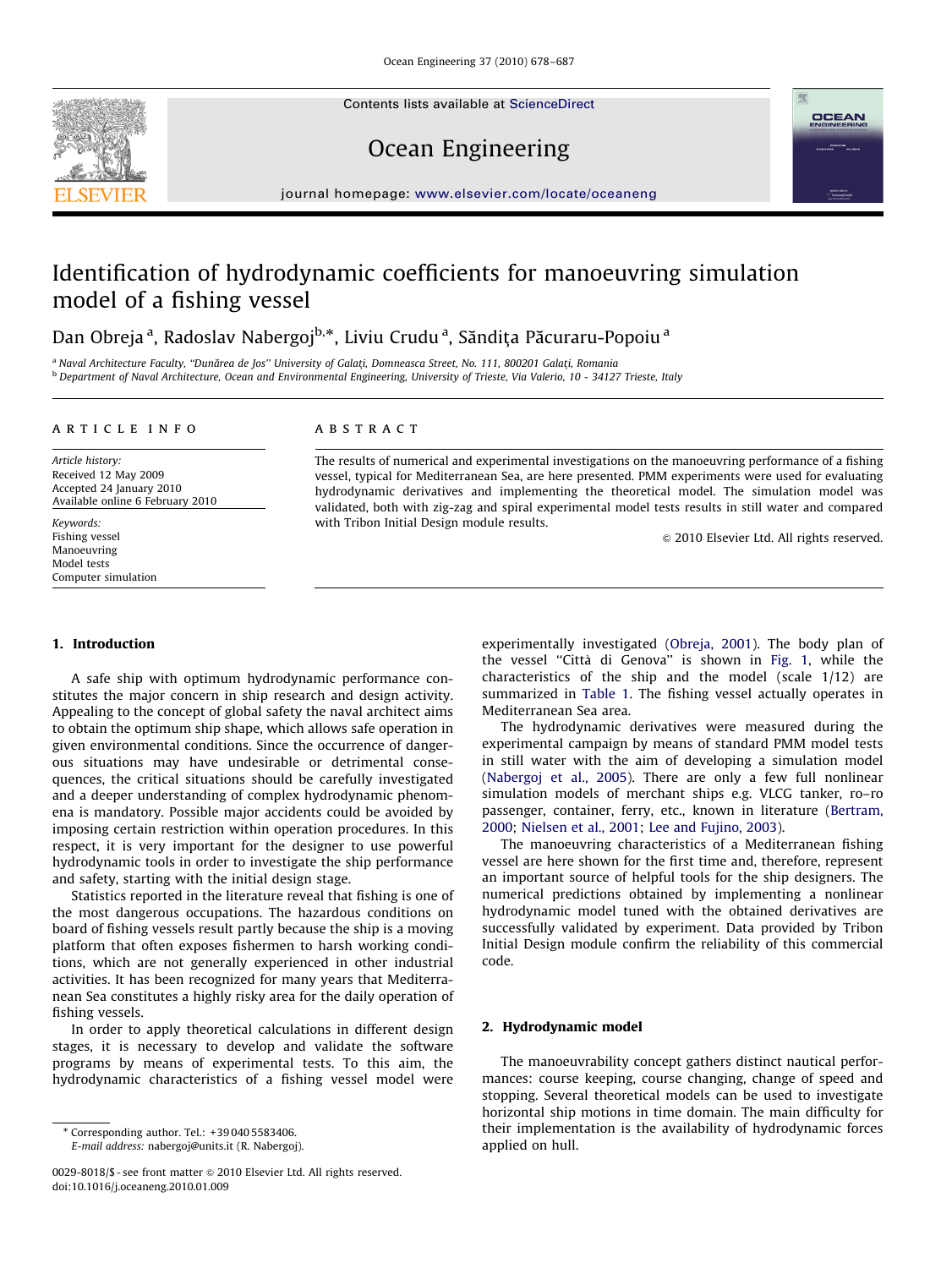<span id="page-1-0"></span>

| <b>Nomenclature</b>                                            |                                                                | $Y_{Fin}$                 | in-phase component of the fore sway hydrodynamic<br>force |
|----------------------------------------------------------------|----------------------------------------------------------------|---------------------------|-----------------------------------------------------------|
|                                                                | The subscript notation, except where otherwise stated, denotes |                           | out-of-phase component of the fore sway hydrody-          |
|                                                                | the partial derivatives of the forces and moments              |                           | namic force                                               |
|                                                                | with respect to motion parameters.                             | $\nabla$                  | volumetric displacement                                   |
| The prime superscript indicates the value of a non-dimensional |                                                                | $k_{xx}$                  | roll radius of gyration                                   |
|                                                                | item.                                                          | $k_{yy}$                  | pitch radius of gyration                                  |
| $A_{R}$                                                        | rudder area                                                    | $k_{zz}$                  | yaw radius of gyration                                    |
| $A_{WL}$                                                       | area of load waterline                                         | m                         | mass of the ship                                          |
| $\boldsymbol{B}$                                               | moulded breadth                                                | r                         | vertical component of the angular speed                   |
| $\cal C$                                                       | stability criterion                                            | ŕ                         | vertical component of the angular acceleration            |
| $C_B$                                                          | block coefficient                                              | t                         | time                                                      |
| $C_W$                                                          | waterline area coefficient                                     | $\Delta t$                | time step                                                 |
| D                                                              | stock propeller diameter                                       | u                         | longitudinal component of the ship's speed                |
| $GM_T$                                                         | transverse metacentre height                                   | ù                         | longitudinal component of the ship's acceleration         |
| $I_{zz}$                                                       | vaw inertia moment                                             | $\boldsymbol{\mathit{v}}$ | lateral component of the ship's speed                     |
| L                                                              | length between perpendiculars                                  | v                         | lateral component of the ship's acceleration              |
| $L_{OA}$                                                       | length overall                                                 | $\overline{v}_0$          | total ship's speed in the origin of the coordinates       |
| Ν                                                              | yaw hydrodynamic moment                                        |                           | system                                                    |
| R                                                              | instantaneous radius of the trajectory                         | $X_G$                     | longitudinal centre of gravity                            |
| $T_A$                                                          | draught at the aft perpendicular                               | $y_{0s}$                  | amplitude of the harmonic sway motion                     |
| $T_F$                                                          | draught at the fore perpendicular                              | $Z_G$                     | vertical centre of gravity                                |
| $T_{\phi}$                                                     | natural roll period                                            | $\beta$                   | drift angle                                               |
| U                                                              | ship speed                                                     | $\delta$                  | rudder angle                                              |
| Χ                                                              | surge hydrodynamic force                                       | $\phi_A$                  | phase difference between excitation and hydrody-          |
| Y                                                              | sway hydrodynamic force                                        |                           | namic response, measured by aft dynamometer               |
| $Y_A$                                                          | aft sway hydrodynamic force                                    | $\phi_F$                  | phase difference between excitation and hydrody-          |
| Y <sub>A0</sub>                                                | amplitude of the aft sway hydrodynamic force                   |                           | namic response, measured by fore dynamometer              |
| $Y_F$                                                          | fore sway hydrodynamic force                                   | $\overline{\omega}$       | total angular speed of the ship                           |
| $Y_{F0}$                                                       | amplitude of the fore sway hydrodynamic force                  | $\omega_{\rm s}$          | circular frequency of the harmonic sway motion            |
| $Y_{Ain}$                                                      | in-phase component of the aft sway hydrodynamic                | $\omega_{v}$              | circular frequency of the harmonic yaw motion             |
|                                                                | force                                                          | $\rho$                    | water density                                             |
| Y <sub>Aout</sub>                                              | out-of-phase component of the aft sway hydrody-                | Ψ                         | heading angle                                             |
|                                                                | namic force                                                    | $\Psi_{0v}$               | amplitude of the harmonic yaw motion                      |
|                                                                |                                                                |                           |                                                           |

The origin O of the body coordinate system Oxyz fixed in the ship is considered amidships and situated on the symmetry plane ([Fig. 2](#page--1-0)). In ship manoeuvrability studies [\(Abkowitz, 1964;](#page--1-0) [Triantafyllou and Hover, 2002\)](#page--1-0) when vertical motions can be



neglected, the system of differential equations of motions gets the following simplified form

$$
X = m(\dot{u} - rv - r^2 x_G)
$$

$$
Y = m(\dot{v} + ru + \frac{\partial r}{\partial t} x_G)
$$

Table 1

Main characteristics of the ship and model (full load condition).

| Main characteristics                                | Full scale | Model scale $(1/12)$ |
|-----------------------------------------------------|------------|----------------------|
| Length overall, $L_{OA}$ (m)                        | 32.7       | 2.725                |
| Length between perpendiculars, $L(m)$               | 25.0       | 2.083                |
| Moulded breadth, $B(m)$                             | 8.0        | 0.667                |
| Volumetric displacement, $\nabla$ (m <sup>3</sup> ) | 296.0      | 0.171                |
| Draught at fore perpendicular, $T_F(m)$             | 2.42       | 0.202                |
| Draught at aft perpendicular, $T_A(m)$              | 2.74       | 0.228                |
| Longitudinal centre of gravity, $x_c$ (m)           | 11.32      | 0.943                |
| Vertical centre of gravity, $z_G$ (m)               | 3.05       | 0.254                |
| Transverse metacentre height, $GM_T$ (m)            | 0.65       | 0.054                |
| Block coefficient, $C_R$                            | 0.574      | 0.574                |
| Waterline area coefficient, $C_W$                   | 0.819      | 0.819                |
| Natural roll period, $T_{\phi}$ (s)                 | 6.2        | 1.8                  |
| Roll radius of gyration, $k_{xx}$ (m)               | 2.46       | 0.205                |
| Pitch radius of gyration, $k_{vv}$ (m)              | 6.78       | 0.565                |
| Yaw radius of gyration, $k_{zz}$ (m)                | 6.9        | 0.575                |
| Area of load waterline, $A_{WI}$ (m <sup>2</sup> )  | 163.74     | 1.137                |
| Stock propeller diameter, $D(m)$                    | 1.8        | 0.15                 |
| Rudder area, $A_R$ (m <sup>2</sup> )                | 2.88       | 0.02                 |
| Ship speed, U                                       | 12kn       | 1.8 <sub>m/s</sub>   |
|                                                     |            |                      |